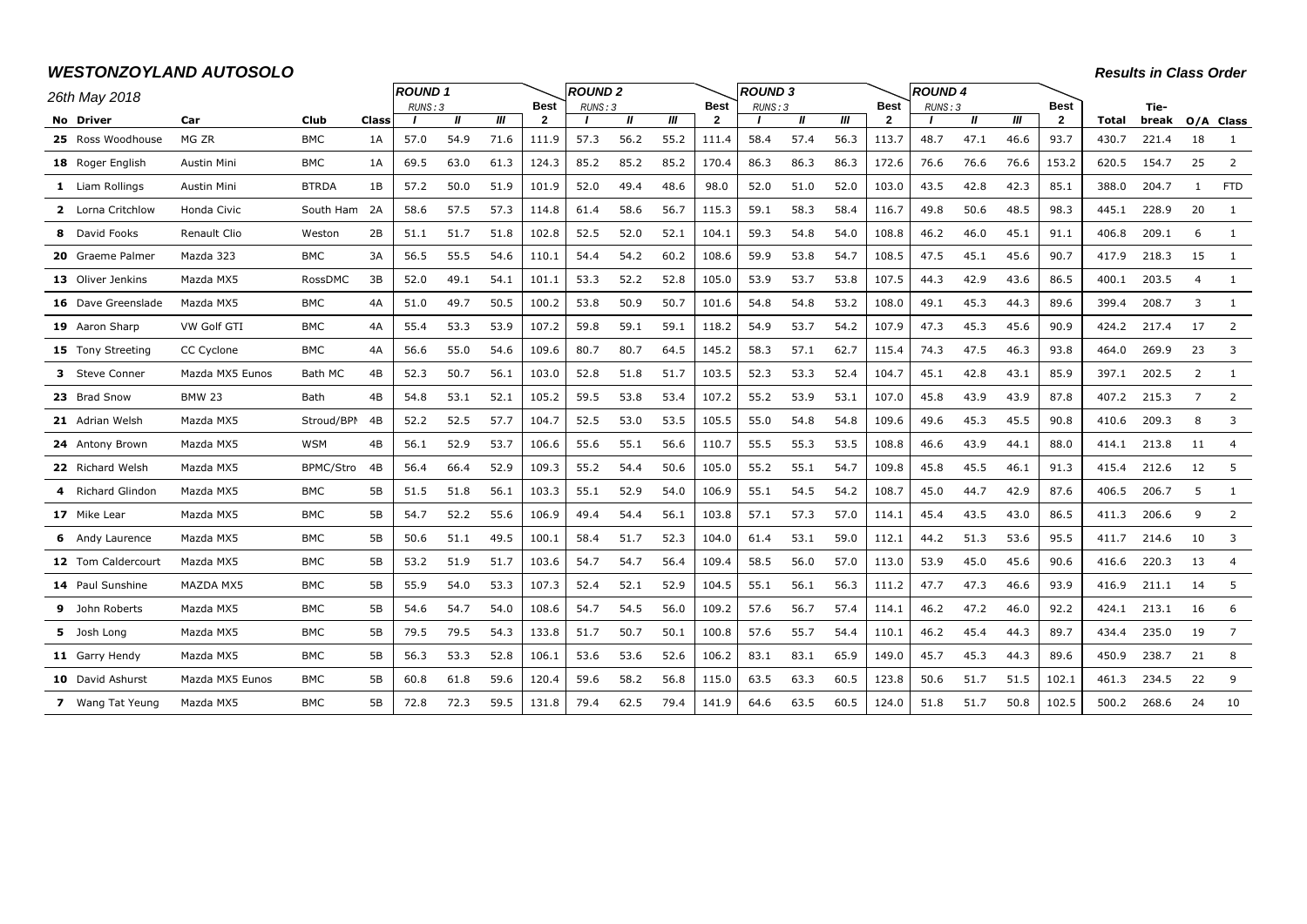# *WESTONZOYLAND AUTOSOLO*

*Overall Positions*

| 26th May 2018            |                 |              |       | <b>ROUND1</b> |              |      |              | <b>ROUND 2</b> |              |      |                | <b>ROUND3</b> |              |      |              | <b>ROUND 4</b> |      |      |              |              |       |                |                |
|--------------------------|-----------------|--------------|-------|---------------|--------------|------|--------------|----------------|--------------|------|----------------|---------------|--------------|------|--------------|----------------|------|------|--------------|--------------|-------|----------------|----------------|
|                          |                 |              |       | RUNS: 3       |              |      | <b>Best</b>  | RUNS: 3        |              |      | <b>Best</b>    | RUNS: 3       |              |      | <b>Best</b>  | RUNS: 3        |      |      | <b>Best</b>  |              | Tie-  |                |                |
| No Driver                | Car             | Club         | Class |               | $\mathbf{u}$ | Ш    | $\mathbf{2}$ |                | $\mathbf{u}$ | ‴    | $\overline{2}$ |               | $\mathbf{u}$ | Ш    | $\mathbf{2}$ |                | Ш    | Ш    | $\mathbf{2}$ | <b>Total</b> | break |                | O/A Class      |
| 1 Liam Rollings          | Austin Mini     | <b>BTRDA</b> | 1B    | 57.2          | 50.0         | 51.9 | 101.9        | 52.0           | 49.4         | 48.6 | 98.0           | 52.0          | 51.0         | 52.0 | 103.0        | 43.5           | 42.8 | 42.3 | 85.1         | 388.0        | 204.7 | -1             | <b>FTD</b>     |
| 3 Steve Conner           | Mazda MX5 Eunos | Bath MC      | 4B    | 52.3          | 50.7         | 56.1 | 103.0        | 52.8           | 51.8         | 51.7 | 103.5          | 52.3          | 53.3         | 52.4 | 104.7        | 45.1           | 42.8 | 43.1 | 85.9         | 397.1        | 202.5 | $\overline{2}$ | 1              |
| 16 Dave Greenslade       | Mazda MX5       | <b>BMC</b>   | 4A    | 51.0          | 49.7         | 50.5 | 100.2        | 53.8           | 50.9         | 50.7 | 101.6          | 54.8          | 54.8         | 53.2 | 108.0        | 49.1           | 45.3 | 44.3 | 89.6         | 399.4        | 208.7 | 3              | 1              |
| 13 Oliver Jenkins        | Mazda MX5       | RossDMC      | 3B    | 52.0          | 49.1         | 54.1 | 101.1        | 53.3           | 52.2         | 52.8 | 105.0          | 53.9          | 53.7         | 53.8 | 107.5        | 44.3           | 42.9 | 43.6 | 86.5         | 400.1        | 203.5 | $\overline{4}$ | 1              |
| 4 Richard Glindon        | Mazda MX5       | BMC          | 5В    | 51.5          | 51.8         | 56.1 | 103.3        | 55.1           | 52.9         | 54.0 | 106.9          | 55.1          | 54.5         | 54.2 | 108.7        | 45.0           | 44.7 | 42.9 | 87.6         | 406.5        | 206.7 | 5              | 1              |
| 8 David Fooks            | Renault Clio    | Weston       | 2B    | 51.1          | 51.7         | 51.8 | 102.8        | 52.5           | 52.0         | 52.1 | 104.1          | 59.3          | 54.8         | 54.0 | 108.8        | 46.2           | 46.0 | 45.1 | 91.1         | 406.8        | 209.1 | 6              | 1              |
| 23 Brad Snow             | <b>BMW 23</b>   | Bath         | 4B    | 54.8          | 53.1         | 52.1 | 105.2        | 59.5           | 53.8         | 53.4 | 107.2          | 55.2          | 53.9         | 53.1 | 107.0        | 45.8           | 43.9 | 43.9 | 87.8         | 407.2        | 215.3 | $\overline{7}$ | 2              |
| 21 Adrian Welsh          | Mazda MX5       | Stroud/BPI   | 4B    | 52.2          | 52.5         | 57.7 | 104.7        | 52.5           | 53.0         | 53.5 | 105.5          | 55.0          | 54.8         | 54.8 | 109.6        | 49.6           | 45.3 | 45.5 | 90.8         | 410.6        | 209.3 | 8              | 3              |
| 17 Mike Lear             | Mazda MX5       | <b>BMC</b>   | 5B    | 54.7          | 52.2         | 55.6 | 106.9        | 49.4           | 54.4         | 56.1 | 103.8          | 57.1          | 57.3         | 57.0 | 114.1        | 45.4           | 43.5 | 43.0 | 86.5         | 411.3        | 206.6 | 9              | 2              |
| <b>6</b> Andy Laurence   | Mazda MX5       | <b>BMC</b>   | 5B    | 50.6          | 51.1         | 49.5 | 100.1        | 58.4           | 51.7         | 52.3 | 104.0          | 61.4          | 53.1         | 59.0 | 112.1        | 44.2           | 51.3 | 53.6 | 95.5         | 411.7        | 214.6 | 10             | 3              |
| 24 Antony Brown          | Mazda MX5       | <b>WSM</b>   | 4B    | 56.1          | 52.9         | 53.7 | 106.6        | 55.6           | 55.1         | 56.6 | 110.7          | 55.5          | 55.3         | 53.5 | 108.8        | 46.6           | 43.9 | 44.1 | 88.0         | 414.1        | 213.8 | 11             | $\overline{4}$ |
| 22 Richard Welsh         | Mazda MX5       | BPMC/Stro    | 4B    | 56.4          | 66.4         | 52.9 | 109.3        | 55.2           | 54.4         | 50.6 | 105.0          | 55.2          | 55.1         | 54.7 | 109.8        | 45.8           | 45.5 | 46.1 | 91.3         | 415.4        | 212.6 | 12             | 5              |
| 12 Tom Caldercourt       | Mazda MX5       | <b>BMC</b>   | 5B    | 53.2          | 51.9         | 51.7 | 103.6        | 54.7           | 54.7         | 56.4 | 109.4          | 58.5          | 56.0         | 57.0 | 113.0        | 53.9           | 45.0 | 45.6 | 90.6         | 416.6        | 220.3 | 13             | $\overline{a}$ |
| 14 Paul Sunshine         | MAZDA MX5       | <b>BMC</b>   | 5B    | 55.9          | 54.0         | 53.3 | 107.3        | 52.4           | 52.1         | 52.9 | 104.5          | 55.1          | 56.1         | 56.3 | 111.2        | 47.7           | 47.3 | 46.6 | 93.9         | 416.9        | 211.1 | 14             | -5             |
| 20 Graeme Palmer         | Mazda 323       | <b>BMC</b>   | 3A    | 56.5          | 55.5         | 54.6 | 110.1        | 54.4           | 54.2         | 60.2 | 108.6          | 59.9          | 53.8         | 54.7 | 108.5        | 47.5           | 45.1 | 45.6 | 90.7         | 417.9        | 218.3 | 15             | 1              |
| 9 John Roberts           | Mazda MX5       | <b>BMC</b>   | 5B    | 54.6          | 54.7         | 54.0 | 108.6        | 54.7           | 54.5         | 56.0 | 109.2          | 57.6          | 56.7         | 57.4 | 114.1        | 46.2           | 47.2 | 46.0 | 92.2         | 424.1        | 213.1 | 16             | 6              |
| 19 Aaron Sharp           | VW Golf GTI     | <b>BMC</b>   | 4A    | 55.4          | 53.3         | 53.9 | 107.2        | 59.8           | 59.1         | 59.1 | 118.2          | 54.9          | 53.7         | 54.2 | 107.9        | 47.3           | 45.3 | 45.6 | 90.9         | 424.2        | 217.4 | 17             | 2              |
| 25 Ross Woodhouse        | MG ZR           | BMC          | 1A    | 57.0          | 54.9         | 71.6 | 111.9        | 57.3           | 56.2         | 55.2 | 111.4          | 58.4          | 57.4         | 56.3 | 113.7        | 48.7           | 47.1 | 46.6 | 93.7         | 430.7        | 221.4 | 18             | 1              |
| 5 Josh Long              | Mazda MX5       | <b>BMC</b>   | 5B    | 79.5          | 79.5         | 54.3 | 133.8        | 51.7           | 50.7         | 50.1 | 100.8          | 57.6          | 55.7         | 54.4 | 110.1        | 46.2           | 45.4 | 44.3 | 89.7         | 434.4        | 235.0 | 19             | 7              |
| 2 Lorna Critchlow        | Honda Civic     | South Ham 2A |       | 58.6          | 57.5         | 57.3 | 114.8        | 61.4           | 58.6         | 56.7 | 115.3          | 59.1          | 58.3         | 58.4 | 116.7        | 49.8           | 50.6 | 48.5 | 98.3         | 445.1        | 228.9 | 20             | 1              |
| 11 Garry Hendy           | Mazda MX5       | <b>BMC</b>   | 5B    | 56.3          | 53.3         | 52.8 | 106.1        | 53.6           | 53.6         | 52.6 | 106.2          | 83.1          | 83.1         | 65.9 | 149.0        | 45.7           | 45.3 | 44.3 | 89.6         | 450.9        | 238.7 | 21             | 8              |
| 10 David Ashurst         | Mazda MX5 Eunos | <b>BMC</b>   | 5В    | 60.8          | 61.8         | 59.6 | 120.4        | 59.6           | 58.2         | 56.8 | 115.0          | 63.5          | 63.3         | 60.5 | 123.8        | 50.6           | 51.7 | 51.5 | 102.1        | 461.3        | 234.5 | 22             | 9              |
| <b>15</b> Tony Streeting | CC Cyclone      | <b>BMC</b>   | 4A    | 56.6          | 55.0         | 54.6 | 109.6        | 80.7           | 80.7         | 64.5 | 145.2          | 58.3          | 57.1         | 62.7 | 115.4        | 74.3           | 47.5 | 46.3 | 93.8         | 464.0        | 269.9 | 23             | 3              |
| 7 Wang Tat Yeung         | Mazda MX5       | BMC          | 5В    | 72.8          | 72.3         | 59.5 | 131.8        | 79.4           | 62.5         | 79.4 | 141.9          | 64.6          | 63.5         | 60.5 | 124.0        | 51.8           | 51.7 | 50.8 | 102.5        | 500.2        | 268.6 | 24             | 10             |
| 18 Roger English         | Austin Mini     | <b>BMC</b>   | 1A    | 69.5          | 63.0         | 61.3 | 124.3        | 85.2           | 85.2         | 85.2 | 170.4          | 86.3          | 86.3         | 86.3 | 172.6        | 76.6           | 76.6 | 76.6 | 153.2        | 620.5        | 154.7 | 25             | 2              |